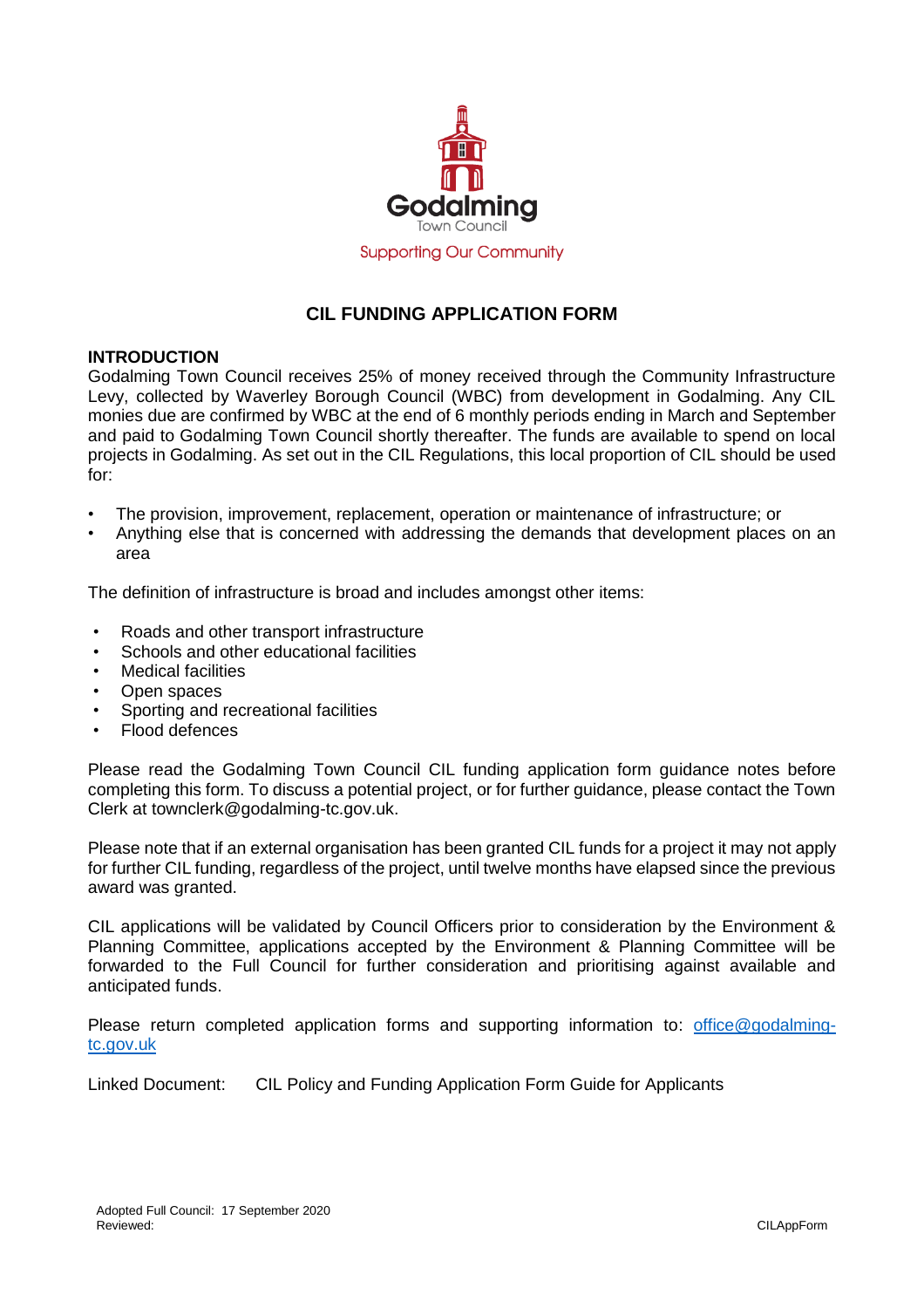

## **Supporting Our Community**

## **CIL FUNDING APPLICATION FORM**

| 1. Applicant organisation                                        |  |
|------------------------------------------------------------------|--|
| 2. Name and position of main<br>contact                          |  |
| 3. Applicant contact details<br>(phone no, email and<br>address) |  |
| 4. Type of organisation                                          |  |
| If a charity, please provide<br>registration number              |  |
| 5. Is the organisation able to<br>reclaim VAT?                   |  |
| 6. Location of project                                           |  |
| 7. Summary of the project<br>proposal                            |  |
| 8. Estimated project cost                                        |  |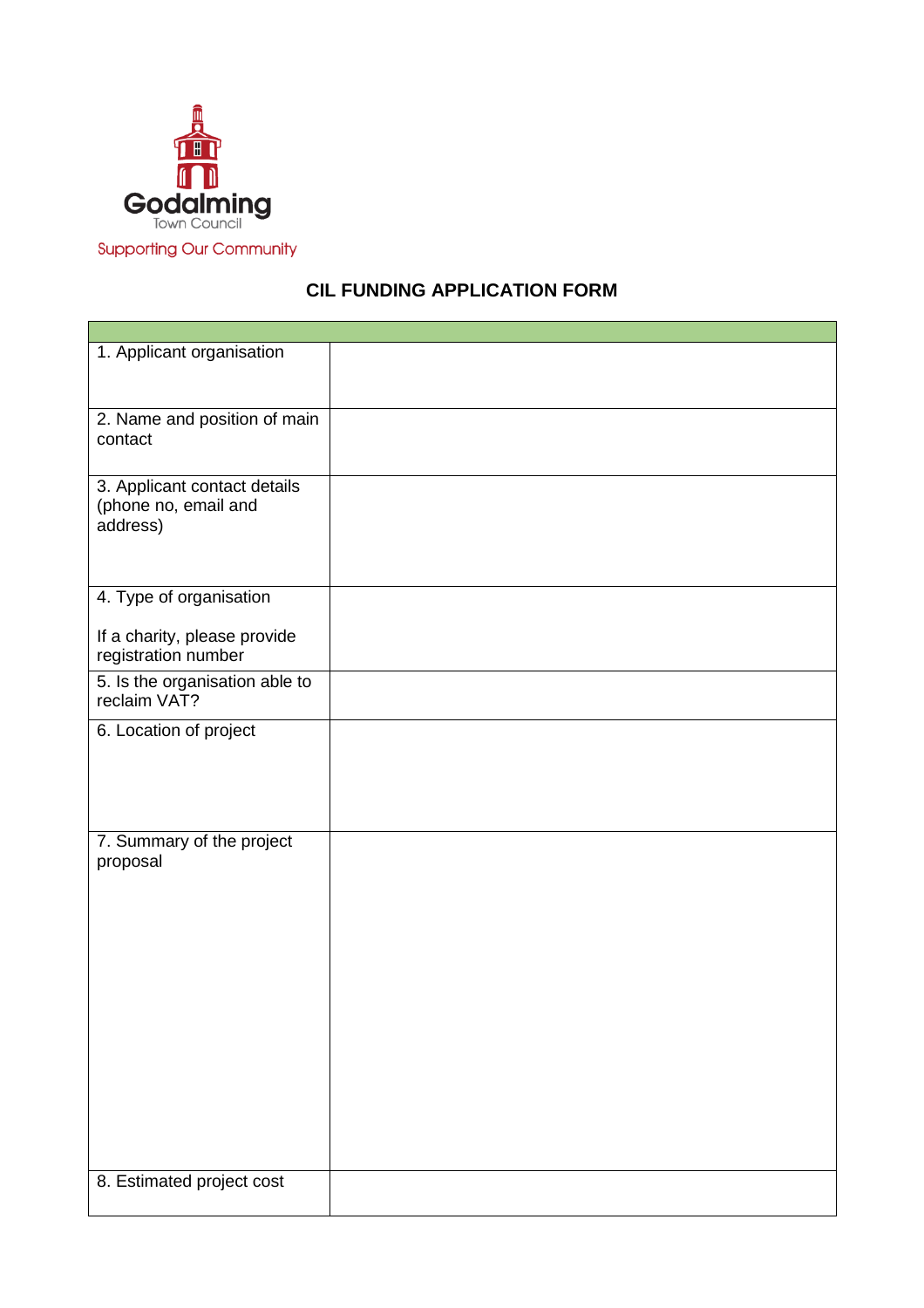| that may have been allocated for this scheme                                                                                                                                                                                   |        | 9. Please show in the table the amount of CIL funding being sought and any other contributions |  |
|--------------------------------------------------------------------------------------------------------------------------------------------------------------------------------------------------------------------------------|--------|------------------------------------------------------------------------------------------------|--|
|                                                                                                                                                                                                                                | Amount | Detail                                                                                         |  |
| CIL funding sought                                                                                                                                                                                                             |        |                                                                                                |  |
| Any other Local authority<br>contribution eg EBC and/or<br><b>SCC</b>                                                                                                                                                          |        |                                                                                                |  |
| Third party contribution                                                                                                                                                                                                       |        |                                                                                                |  |
| <b>Total cost</b>                                                                                                                                                                                                              |        |                                                                                                |  |
| 10. Detail of additional<br>sources of funding available                                                                                                                                                                       |        |                                                                                                |  |
| 11. Why is CIL funding being<br>sought? Please provide<br>details of sources of funding<br>already considered or<br>applications made for funding                                                                              |        |                                                                                                |  |
| 12. Please indicate whether<br>the organisation has<br>previously received CIL or<br>other funding sources from<br>either Godalming Town<br>Council and/or Waverley<br>Borough Council. If yes,<br>provide amounts and timings |        |                                                                                                |  |
| 13. How does the project<br>help address the demands of<br>development in the area.<br>What evidence is there to<br>support this?                                                                                              |        |                                                                                                |  |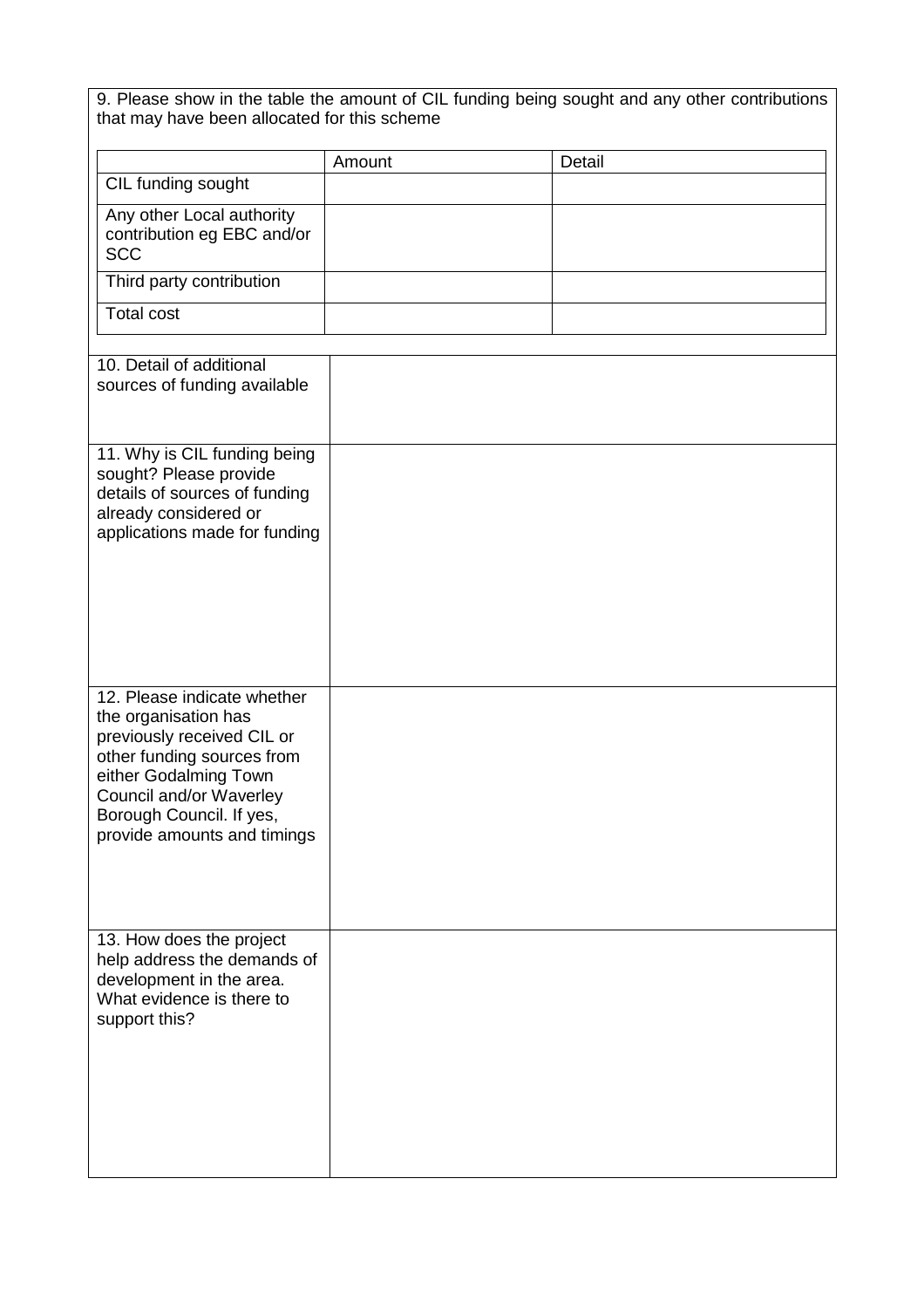| 14. What evidence is there of<br>support from the community                                                                                                                                                                            |  |
|----------------------------------------------------------------------------------------------------------------------------------------------------------------------------------------------------------------------------------------|--|
| 15. Proposed timescales for                                                                                                                                                                                                            |  |
| the project                                                                                                                                                                                                                            |  |
| 16. Is there a related revenue<br>spend (i.e. day-to-day<br>running costs) associated<br>with the project? How will this<br>be addressed?                                                                                              |  |
| 17. If the organisation is not<br>in the public sector please<br>provide details of the<br>organisation's finances<br>Please include a copy of the<br>most recently audited<br>accounts, including details of<br>unrestricted reserves |  |
| 18. Do you need planning<br>permission to carry out the<br>works?                                                                                                                                                                      |  |
| 19. If planning permission is<br>required is it in place to carry<br>out the works?                                                                                                                                                    |  |
| If so, please provide the<br>application number                                                                                                                                                                                        |  |